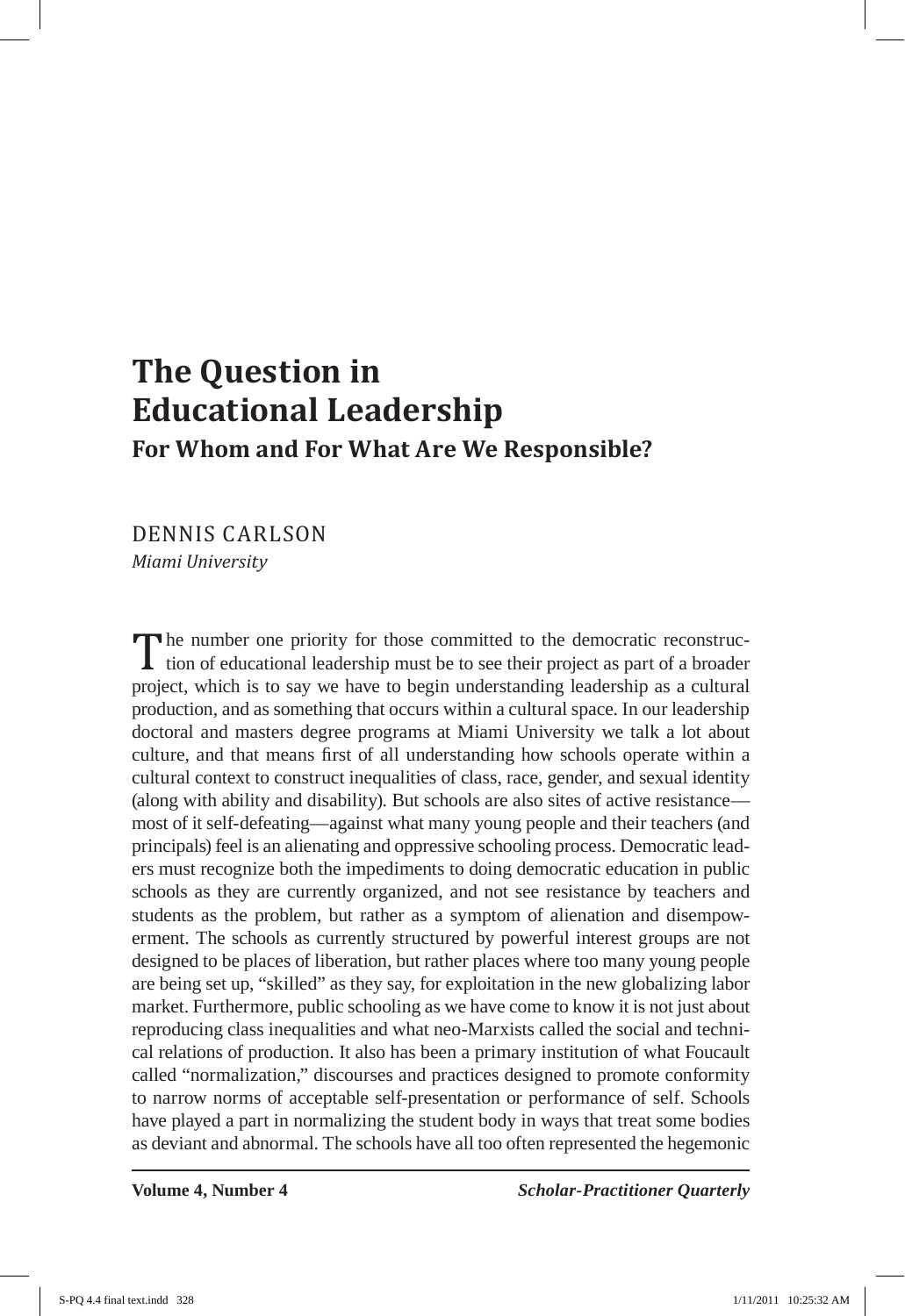culture of whiteness, maleness, and heteronormativity, as the way things are and should be—the natural order of things. Those youth who have not fit in have faced everything from exclusion to bullying. Democratic leaders must be committed to making the schools safe spaces for difference.

Ironically, the need for democratic education leaders to understand schools in a broad cultural context are related to another priority, to see schools in their specificity and uniqueness, as produced within particular cultures of difference. This requires moving away from all universalistic, abstract typologies of "effective" leadership and understanding leadership within the particular cultures of schools and the communities they serve. A cultural perspective on leadership thus situates schools in both macro and micro cultures, and understands that the two are co-constitutive. It should be obvious by now that educational leadership cannot be reconstructed along these lines without untethering it from business management models and from the language of "administration." There may be a few good ideas democratic educational leaders can borrow from the latest management theorists of "flow" or the "chaotic" organization, but so long as these ideas are framed by management thinking, they act to depoliticize leadership and fail to question the purposes schools serve. They presume that a more efficient, smooth-running organization is the aim of a good leader and only question the most effective means for achieving that purpose.

A top priority in educational leadership, consequently, must be to critique and deconstruct dominant discourses of leadership grounded in business management theory. Beyond that, we need to engage in re-visioning democratic leadership and the role of the public intellectual as an educational leader. In this project I have found some of the work of Jacques Derrida to be particularly useful in my own scholarship (see Carlson 2009, 2008, 2005). Derrida wrote about democratic leadership in educational institutions throughout his later work, but let me here note the importance of his essays published as *Eyes of the University* (2004). Derrida begins by returning to questions raised by Immanuel Kant two centuries earlier with regard to the founding of the modern public university, questions having to do with the responsibility of the faculty to assume leadership within the university. Faculty are, for Derrida as for Kant, the eyes of the university, engaged in "thinking" and teaching the university into existence, and they assume primary responsible for its leadership. We still uphold this Kantian notion of faculty leadership at least rhetorically at the university, although leadership in the postmodern university has become more managerial and even entrepreneurial, with only a veneer of faculty leadership. Public schools can begin to be reconstructed democratically by returning to discourses and practices of faculty leaderships. Among other things, this means moving from a notion of the principal as administrator to a notion of the principal as head teacher or teacher leader. This may seem insignificant, but it would signify a fundamental shift in thinking, and in the organization of schools, that is potentially quite radical. Derrida raises a number of questions that confront us when we begin to think of faculty collectively and individually as leaders.

*Scholar-Practitioner Quarterly* **Volume 4, Number 4**